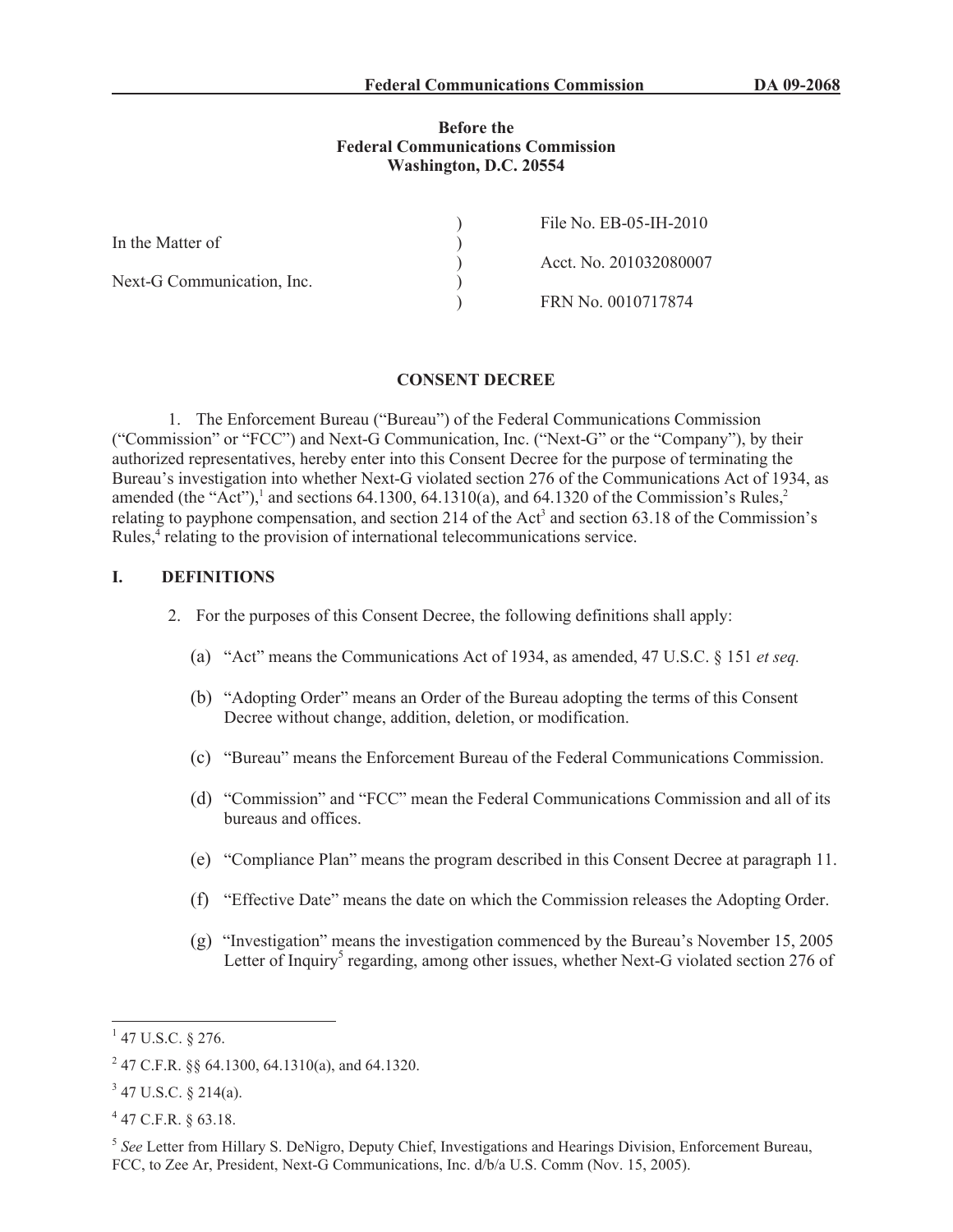the Act<sup>6</sup> and sections 64.1300, 64.1310, and 64.1320 of the Commission's rules,<sup>7</sup> relating to payphone compensation.

- (h) "Next-G" or the "Company" means Next-G Communication, Inc. and its predecessors-ininterest and successors-in-interest.
- (i) "Parties" means Next-G Communication, Inc. and the Bureau.
- (j) "Rules" means the Commission's regulations found in Title 47 of the Code of Federal Regulations.
- (k) "Telecommunications" or "Telecommunications service" means telecommunications or telecommunications service as defined in sections 3(43) and 3(46) of the Act, respectively, 47 U.S.C. §§ 153(43), 153(46).

# **II. BACKGROUND**

3. Pursuant to section 276 of the Act, $<sup>8</sup>$  the Commission has developed rules to ensure that all</sup> payphone service providers ("PSPs") are fairly compensated for each and every completed intrastate and interstate call using their payphones.<sup>9</sup> As a general matter, the rules require "Completing Carriers" to compensate PSPs for completed payphone calls at a rate agreed upon by contract,"<sup>10</sup> or, in the absence of such an agreement, "at a per-call rate of \$.494."<sup>11</sup> A "Completing Carrier" is defined as "a long distance carrier or switch-based long distance reseller that completes a coinless access code or subscriber toll-free payphone call or a local exchange carrier that completes a local, coinless access code or subscriber tollfree payphone call."<sup>12</sup>

4. Unless the PSP consents to an alternative compensation arrangement, Completing Carriers must compensate PSPs in accordance with procedures specified in sections 64.1310(a) and 64.1320 of the Commission's rules.<sup>13</sup> Those procedures require that the Completing Carrier, among other things: (1) establish a call tracking system that accurately tracks all toll-free payphone calls to completion;<sup> $14$ </sup> (2)

 $847$  U.S.C. § 276(b)(1)(A).

9 *See Implementation of the Pay Telephone Reclassification and Compensation Provisions of the Telecommunications Act of 1996*, Report and Order, 11 FCC Rcd 20541 (1996) (subsequent history omitted) ("*First Payphone Order*"). The Commission's current rules were adopted in 2003, and subsequently modified in 2004*. See Implementation of the Pay Telephone Reclassification and Compensation Provisions of the Telecommunications Act of 1996*, Second Report and Order, 18 FCC Rcd 19975 (2003) (subsequent history omitted) ("*Second Payphone Order*"); *Implementation of the Pay Telephone Reclassification and Compensation Provisions of the Telecommunications Act of 1996*, Order on Reconsideration, 19 FCC Rcd 21457 (2004) (subsequent history omitted) ("*Payphone Reconsideration Order*"*).*

 $^{10}$  47 C.F.R. § 64.1300(b).

<sup>11</sup> *Id.* at § 64.1300(d).

<sup>14</sup> *Id.* at  $\frac{64.1310(a)(1)}{2}$ .

 $6$  47 U.S.C. § 276.

 $7$  47 C.F.R. §§ 64.1300, 64.1310(a), and 64.1320.

 $12$  *Id.* at  $\frac{864.1300(a)}{a}$ .

<sup>13</sup> *Id.* at §§ 64.1310(a), 64.1320.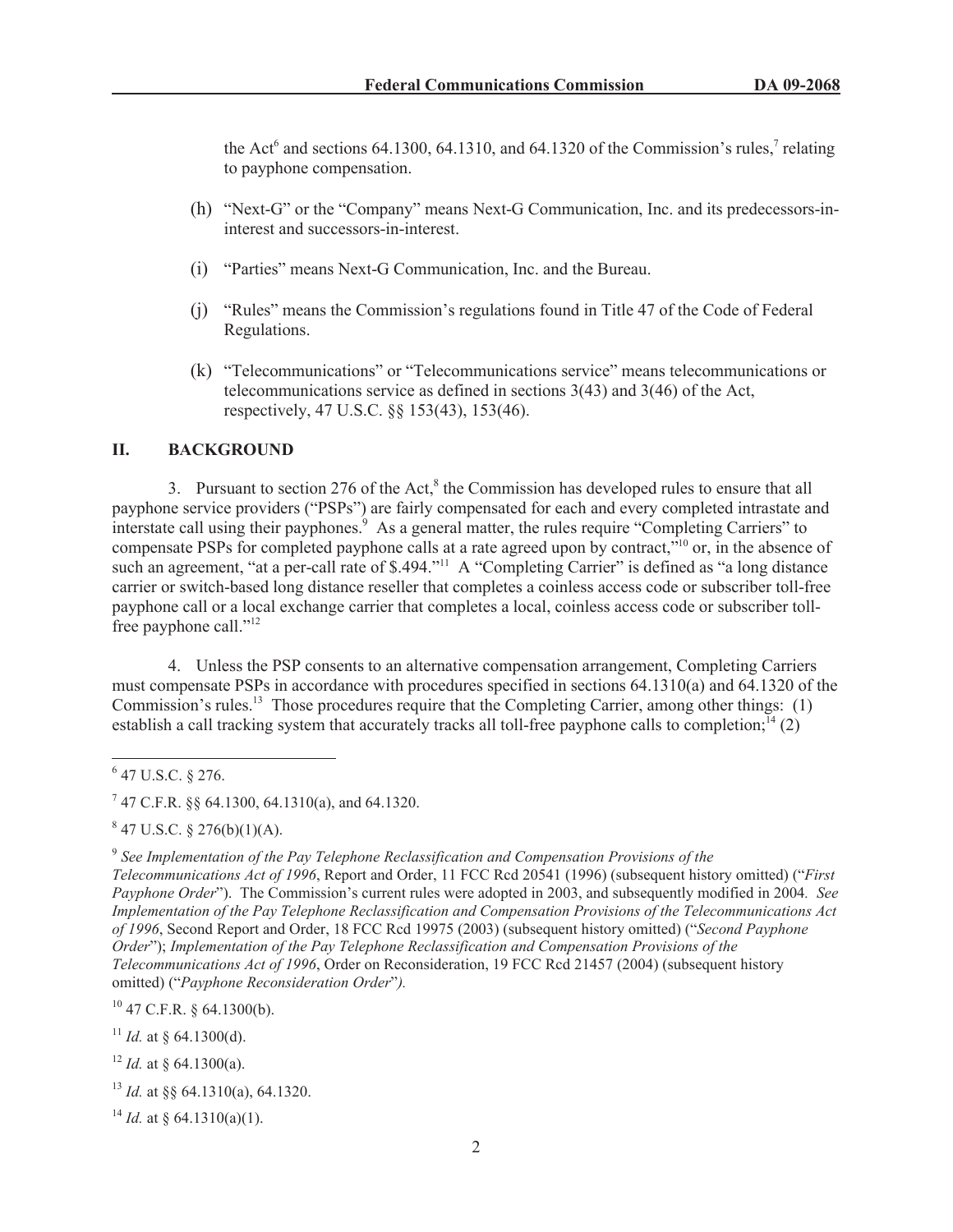engage a third-party auditor who will verify that the call tracking system complies with the Commission's requirements, prepare a "System Audit Report" to be filed with the Commission, and verify the Completing Carrier's continuing compliance with the requirements annually thereafter;<sup>15</sup> and (3) on a quarterly basis, compensate all PSPs for each completed coinless access code or subscriber toll-free payphone call, timely submit to each PSP a call data report that contains certain information about the calls the Completing Carrier completed from that PSP's payphone(s) during the quarter, and provide a sworn statement from its chief financial officer to each PSP certifying that the compensation paid for a quarter is accurate and complete.<sup>16</sup>

5. Section 214(a) of the Act prohibits any carrier from constructing, extending, or operating any line, and from engaging in transmission through any such line, "unless and until there shall first have been obtained from the Commission a certificate that the present or future public convenience and necessity" require, or will require, the construction, extension, or operation of the line.<sup>17</sup> Section 63.18 of the Commission's rules requires that any carrier seeking to provide international telecommunications service apply for and obtain an international section 214 authorization prior to providing such service.<sup>18</sup> The application requirement applies to carriers that resell the service of another authorized carrier.<sup>19</sup>

6. Next-G is a Texas-based telecommunications carrier that has provided pre-paid calling cards and international termination services since at least 2002.<sup>20</sup> On November 15, 2005 and February 28, 2006, the Bureau sent Next-G letters of inquiry ("LOIs") seeking certain documents and information related to the company's compliance with the payphone compensation rules.<sup>21</sup> On December 21, 2005 and March 27, 2006, respectively, Next-G responded to the LOIs.<sup>22</sup> At the request of Commission staff, Next-G thereafter supplemented the record several times regarding its compliance with the Commission's payphone compensation rules.<sup>23</sup> Next-G and the Bureau have executed several tolling agreements to  $\arctan 24$ 

<sup>16</sup> *Id.* at § 64.1310(a)(2)-(4).

 $17$  47 U.S.C. § 214(a).

<sup>18</sup> 47 C.F.R. § 63.18.

<sup>19</sup> *Id.,* at § 63.18(e)(2).

<sup>20</sup> Letter from Jonathan S. Marashlian, The Helein Law Group, P.C., counsel for Next-G, to Hillary DeNigro and Raelynn Tibayan Remy, Investigations and Hearings Division, Enforcement Bureau, FCC (Dec. 21, 2005), at 2 ("December 2005 LOI Response").

<sup>21</sup> Letter from Hillary S. DeNigro, Deputy Chief, Investigations and Hearings Division, Enforcement Bureau, FCC, to Zee Ar, President, Next-G Communications, Inc. d/b/a U.S. Comm (Nov. 15, 2005); Letter from Hillary S. DeNigro, Deputy Chief, Investigations and Hearings Division, Enforcement Bureau, FCC, to Jonathan S. Marashlian, The Helein Law Group, P.C., counsel for Next-G (Feb. 28, 2006).

<sup>22</sup> See December 2005 LOI Response; Letter from Jonathan S. Marashlian, The Helein Law Group, P.C., counsel for Next-G, to Hillary DeNigro and Raelynn Tibayan Remy, Investigations and Hearings Division, Enforcement Bureau, FCC (Mar. 27, 2006), at 2.

<sup>23</sup> See, e.g., Letter from Jonathan S. Marashlian, The Helein Law Group, P.C., counsel for Next-G, to Hillary DeNigro and Raelynn Tibayan Remy, Investigations and Hearings Division, Enforcement Bureau, FCC (May 5, 2006); Letter from Jonathan S. Marashlian, The Helein Law Group, P.C., counsel for Next-G, to Hillary DeNigro and Raelynn Tibayan Remy, Investigations and Hearings Division, Enforcement Bureau, FCC (July 14, 2006); Letter from Jonathan S. Marashlian, The Helein Law Group, P.C., counsel for Next-G, to Hillary DeNigro and Raelynn Tibayan Remy, Investigations and Hearings Division, Enforcement Bureau, FCC (Nov. 8, 2006); Letter from Jonathan S. Marashlian, Helein & Marashlian, LLC, counsel for Next-G, to Hillary DeNigro and Raelynn Tibayan Remy, Investigations and Hearings Division, Enforcement Bureau, FCC (Jan. 3, 2007); Letter from

<sup>15</sup> *Id.* at § 64.1320.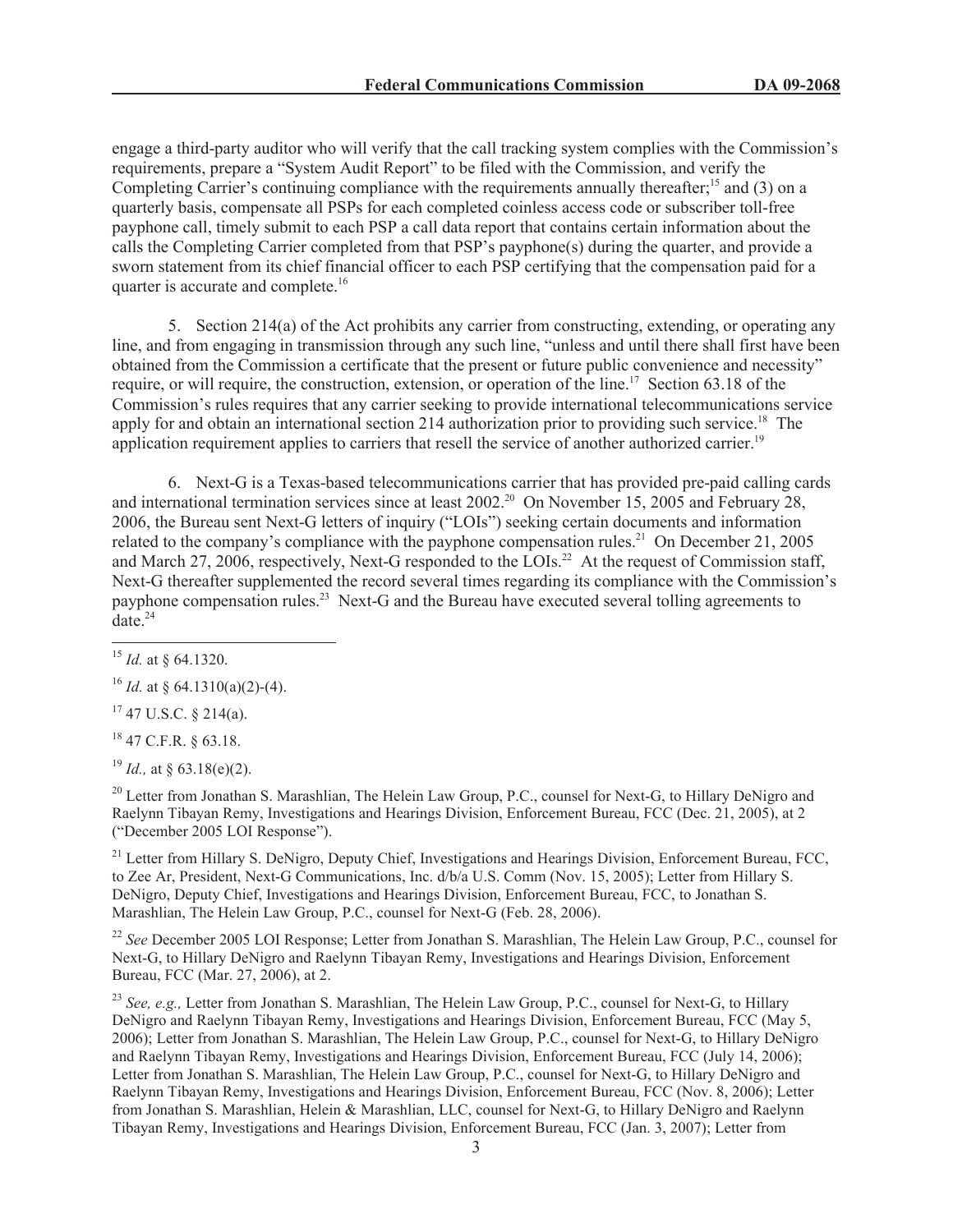### **III. TERMS OF AGREEMENT**

7. **Adopting Order.** The Parties agree that the provisions of this Consent Decree shall be subject to final approval by the Bureau by incorporation of such provisions by reference in the Adopting Order without change, addition, modification, or deletion.

8. **Jurisdiction.** Next-G agrees that the Bureau has jurisdiction over it and the matters contained in this Consent Decree and has the authority to enter into and adopt this Consent Decree.

9. **Effective Date: Violations.** The Parties agree that this Consent Decree shall become effective on the date on which the FCC releases the Adopting Order. Upon release, the Adopting Order and this Consent Decree shall have the same force and effect as any other Bureau Order. Any violation of the Adopting Order or of the terms of this Consent Decree shall constitute a separate violation of a Bureau Order, entitling the Bureau to exercise any rights and remedies attendant to the enforcement of a Commission Order.

10. **Termination of Investigation.** In express reliance on the covenants and representations in this Consent Decree and to avoid further expenditure of public resources, the Bureau agrees to terminate its investigation. In consideration for the termination of said investigation, Next-G agrees to the terms, conditions, and procedures contained herein. The Bureau further agrees that in the absence of new material evidence, the Bureau will not use the facts developed in this investigation through the Effective Date of the Consent Decree, or the existence of this Consent Decree, to institute, on its own motion, any new proceeding, formal or informal, or take any action on its own motion against Next-G concerning the

Jonathan S. Marashlian, Helein & Marashlian, LLC, counsel for Next-G, to Hillary DeNigro and Raelynn Tibayan Remy, Investigations and Hearings Division, Enforcement Bureau, FCC (Nov. 9, 2007); Letter from Jonathan S. Marashlian, Helein & Marashlian, LLC, counsel for Next-G, to Hillary DeNigro and Raelynn Tibayan Remy, Investigations and Hearings Division, Enforcement Bureau, FCC (Nov. 19, 2007); Letter from Jonathan S. Marashlian, Helein & Marashlian, LLC, counsel for Next-G, to Trent Harkrader, Deputy Chief, Investigations and Hearings Division, Enforcement Bureau, FCC, (Jan. 29, 2008); Letter from Jonathan S. Marashlian, Helein & Marashlian, LLC, counsel for Next-G, to Vickie Robinson and Chin Yoo, Investigations and Hearings Division, Enforcement Bureau, FCC (Dec. 29, 2008).

<sup>&</sup>lt;sup>24</sup> Tolling Agreement, File No. EB-05-IH-2010, executed on June 29, 2006, by and between Christopher Olsen, Deputy Chief, Enforcement Bureau, FCC (on behalf of Kris Monteith, Chief, Enforcement Bureau, FCC) and Jonathan Marashlian, Counsel to Next-G; Tolling Agreement Extension, File No. EB-05-IH-2010, executed on September 19, 2006, by and between Gene Fullano, Deputy Chief, Enforcement Bureau, FCC (on behalf of Kris Monteith, Chief, Enforcement Bureau, FCC), and Jonathan Marashlian, Counsel to Next-G; Tolling Agreement Extension, File No. EB-05-IH-2010, executed on December 13, 2006, by and between Kris Monteith, Chief, Enforcement Bureau, FCC, and Jonathan Marashlian, Counsel to Next-G; Tolling Agreement Extension, File No. EB-05-IH-2010, executed on March 16, 2007, by and between Kris Monteith, Chief, Enforcement Bureau, FCC, and Jonathan Marashlian, Counsel to Next-G; Tolling Agreement Extension, File No. EB-05-IH-2010, executed on June 7, 2007, by and between Hillary S. DeNigro, Deputy Chief, Investigations and Hearings Division, Enforcement Bureau, FCC, and Ted A. Cox, Counsel to Next-G; Tolling Agreement Extension, File No. EB-05-IH-2010, executed on June 12, 2009 , by and between Trent B. Harkrader, Deputy Chief, Investigations and Hearings Division, Enforcement Bureau, FCC, and Jonathan Marashlian, Counsel to Next-G; Tolling Agreement Extension, File No. EB-05-IH-2010, executed on August 14, 2009, by and between Hillary S. DeNigro, Chief, Investigations and Hearings Division, Enforcement Bureau, FCC, and Jonathan Marashlian, Counsel to Next-G; Tolling Agreement Extension, File No. EB-05-IH-2010, executed on October 8, 2009, by and between Hillary S. DeNigro, Chief, Investigations and Hearings Division, Enforcement Bureau, FCC, and Jonathan Marashlian, Counsel to Next-G.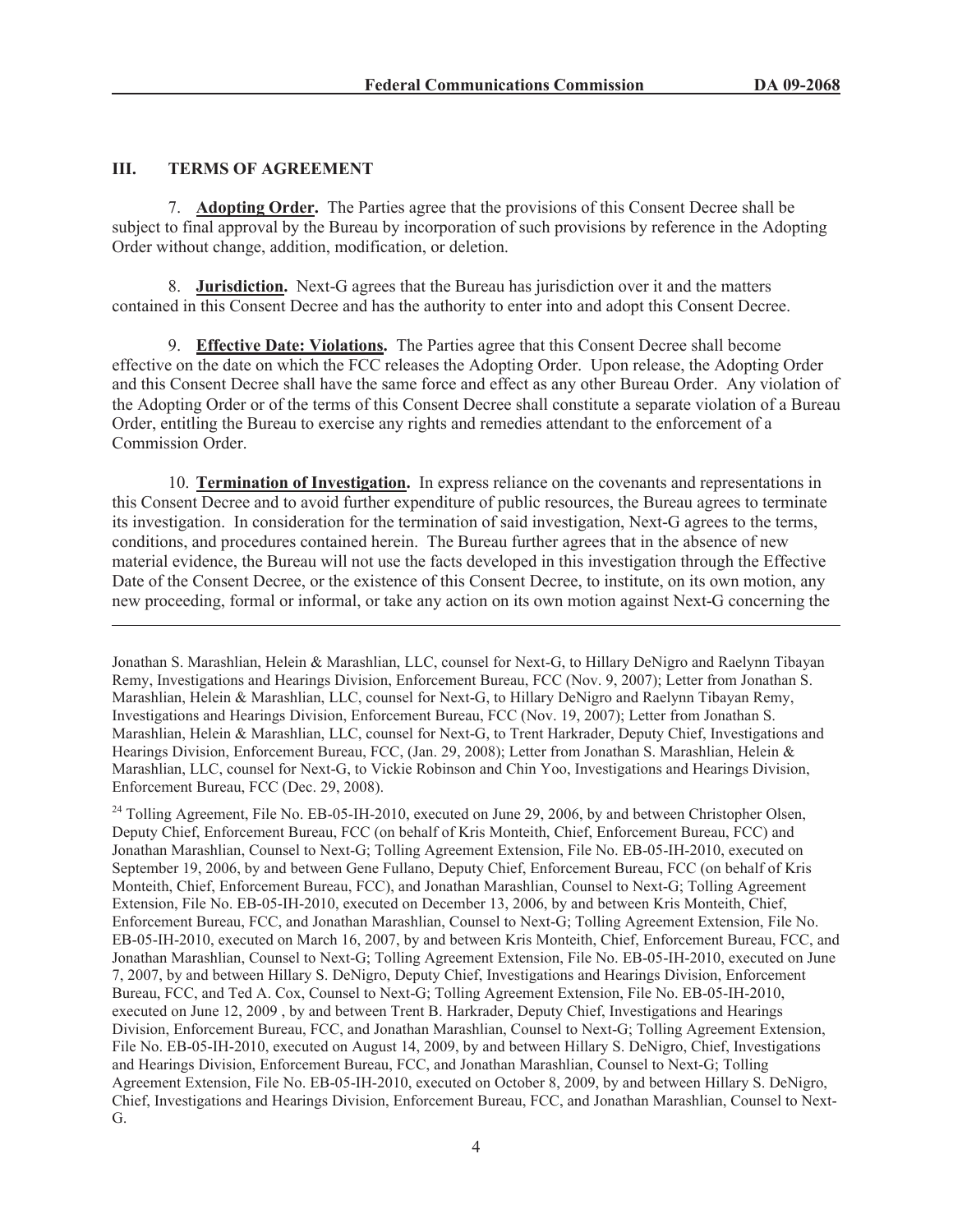matters that were the subject of the investigation. The Bureau also agrees that it will not use the facts developed in this investigation through the Effective Date of this Consent Decree, or the existence of this Consent Decree, to institute on its own motion any proceeding, formal or informal, or take any action on its own motion against Next-G with respect to Next-G's basic qualifications, including its character qualifications, to be a Commission licensee or authorized common carrier.

11. **Compliance Plan.** For purposes of settling the matters set forth herein, Next-G agrees to create within thirty (30) calendar days from the Effective Date a Compliance Plan related to future compliance with the provisions of the Act, the Rules, and the Commission's Orders. The Plan will include, at a minimum, the following components:

- (a) **"Red Light" Status.** Next-G will submit all outstanding payments due to the Commission and file such documents as are necessary to remove Next-G's "red light" status<sup>25</sup> within thirty (30) days of the Effective Date.
- (b) **International Section 214 Authorization.** Next-G will take all steps necessary within sixty (60) days of the Effective Date to obtain section 214 authority for its provision of international telecommunications service.
- (c) **Compliance Officer.** Next-G will designate a Compliance Officer that will be responsible for implementing and administering the Compliance Plan and serve as the point of contact for all FCC compliance matters.
- (d) **Compliance Training Program.** The Compliance Officer will be responsible for ensuring that any Next-G employee who engages in activities related to the FCC's payphone compensation and section 214 authorization requirements receives FCC compliance training. Such training will be completed within ninety (90) days of the Effective Date and any new employees will receive training within thirty (30) days of their employment.
- (e) **Review and Monitoring.** Next-G will review its FCC Compliance Training Program annually to ensure that it is maintained in a proper manner and continues to address the objectives set forth therein.
- (f) **Compliance Reports.** Next-G will file compliance reports with the Commission ninety (90) days after the Effective Date, twelve (12) months after the Effective Date, twentyfour (24) months after the Effective Date, and thirty-six (36) months after the Effective Date. Each compliance report shall include a compliance certificate from an officer, as an agent of Next-G, stating that the officer has personal knowledge that Next-G has established operating procedures intended to ensure compliance with this Consent Decree and outlining within that statement the basis for the officer's compliance certification. All compliance reports shall be submitted to Division Chief, Investigations and Hearings Division, Enforcement Bureau, Federal Communications Commission, 445 12th Street, S.W., Washington, D.C. 20554.
- (g) **Termination Date.** Unless stated otherwise, the requirements of this Consent Decree will expire thirty-six (36) months after the Effective Date.

<sup>25</sup> *See* 47 C.F.R. § 1.1910.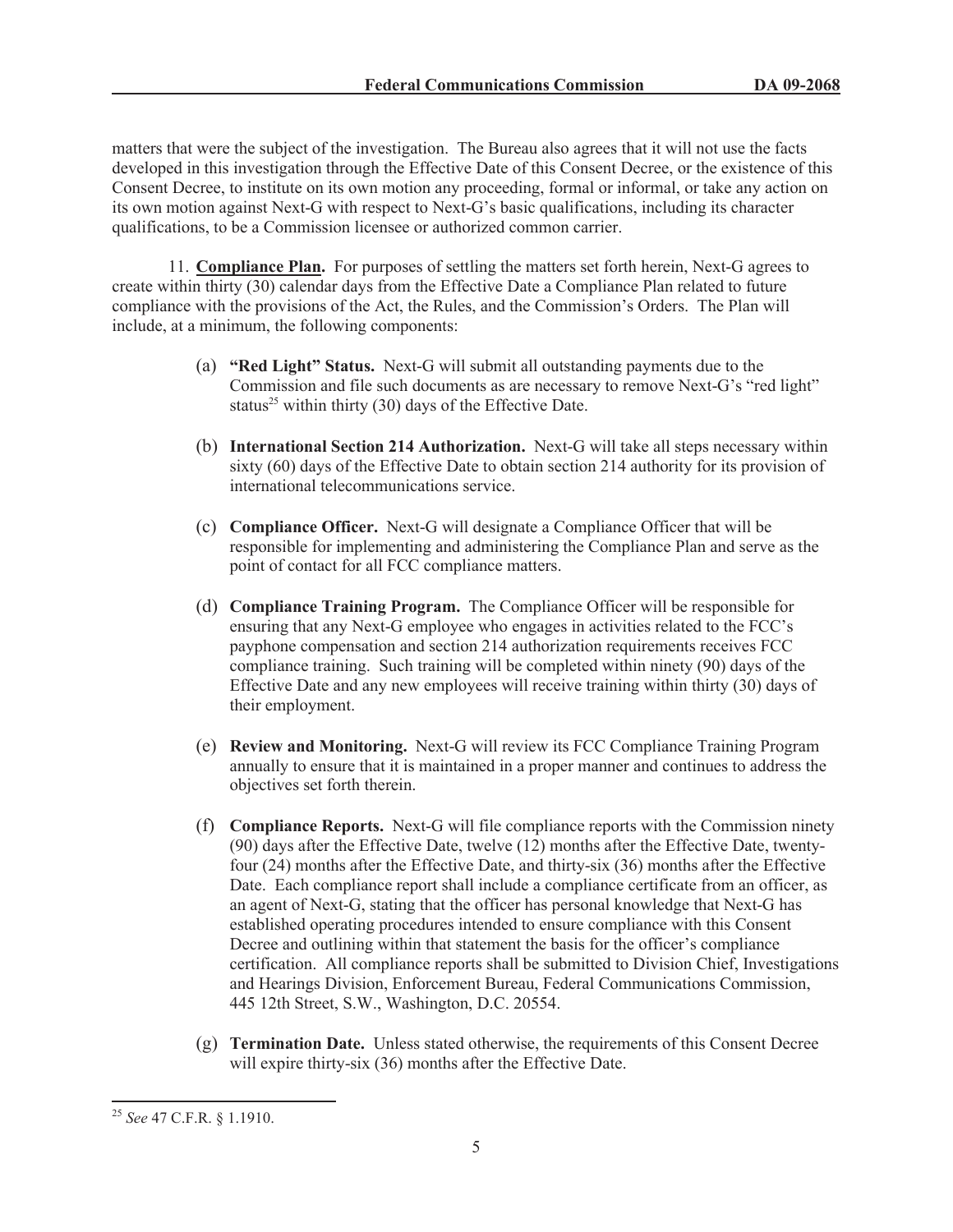12. **Section 208 Complaints: Subsequent Investigations.** Nothing in this Consent Decree shall prevent the Commission or its delegated authority from adjudicating complaints filed pursuant to section 208 of the Act against Next-G or its affiliates for alleged violations of the Act, or for any other type of alleged misconduct, regardless of when such misconduct took place. The Commission's adjudication of any such complaint will be based solely on the record developed in that proceeding. Except as expressly provided in this Consent Decree, this Consent Decree shall not prevent the Commission from investigating new evidence of noncompliance by Next-G of the Act, the Rules, or any Commission Order.

13. **Voluntary Contribution.** Next-G agrees that it will make a voluntary contribution to the United States Treasury in the amount of two hundred fifty thousand dollars (\$250,000.00), with an initial payment of thirty thousand dollars (\$30,000.00) and the remainder paid in thirty-six (36) equal monthly installments of six thousand one hundred eleven dollars and twelve cents (\$6,111.12). The initial payment of \$30,000.00 shall be made within thirty (30) days after the Effective Date, and the monthly installments thereafter shall be made by the thirtieth (30th) day of each month following payment of the initial payment. Each payment must be made by check or similar instrument, payable to the order of the Federal Communications Commission. The payment must include the Account Number and FRN Number referenced in the caption to the Adopting Order. Payment by check or money order may be mailed to Federal Communications Commission, P.O. Box 979088, St. Louis, MO 63197-9000. Payment by overnight mail may be sent to U.S. Bank – Government Lockbox #979088, SL-MO-C2-GL, 1005 Convention Plaza, St. Louis, MO 63101. Payment by wire transfer may be made to ABA Number 021030004, receiving bank Federal Reserve Bank of New York, and account number 27000001. Next-G will also send an electronic notification within forty-eight (48) hours of the date of said payment to Chin Yoo at Chin.Yoo@fcc.gov.

14. **Waivers.** Next-G waives any and all rights it may have to seek administrative or judicial reconsideration, review, appeal, or stay, or to otherwise challenge or contest the validity of this Consent Decree and the Adopting Order, provided the Bureau issues the Adopting Order without change, addition, modification, or deletion. Next-G shall retain the right to challenge Commission interpretation of the Consent Decree or any terms contained herein. If either Party (or the United States on behalf of the Commission) brings a judicial action to enforce the terms of the Adopting Order, neither Next-G nor the Commission shall contest the validity of the Consent Decree or the Adopting Order, and Next-G shall waive any statutory right to a trial *de novo*. Next-G hereby agrees to waive any claims it may otherwise have under the Equal Access to Justice Act, 5 U.S.C. § 504 and 47 C.F.R. § 1.1501 *et seq*., relating to the matters addressed in this Consent Decree.

15. **Subsequent Rule or Order.** The Parties agree that if any provision of the Consent Decree conflicts with any subsequent Rule or Order adopted by the Commission (except an order specifically intended to revise the terms of this Consent Decree to which Next-G does not expressly consent) that provision will be superseded by such Commission Rule or Order.

16. **Successors and Assigns.** Next-G agrees that the provisions of this Consent Decree shall be binding on its successors, assigns, and transferees.

17. **Final Settlement.** The Parties agree and acknowledge that this Consent Decree shall constitute a final settlement between the Parties. The Parties further agree that this Consent Decree does not constitute either an adjudication on the merits or a factual or legal finding or determination regarding any compliance or noncompliance with the requirements of the Act, the Rules, and the Commission's Orders.